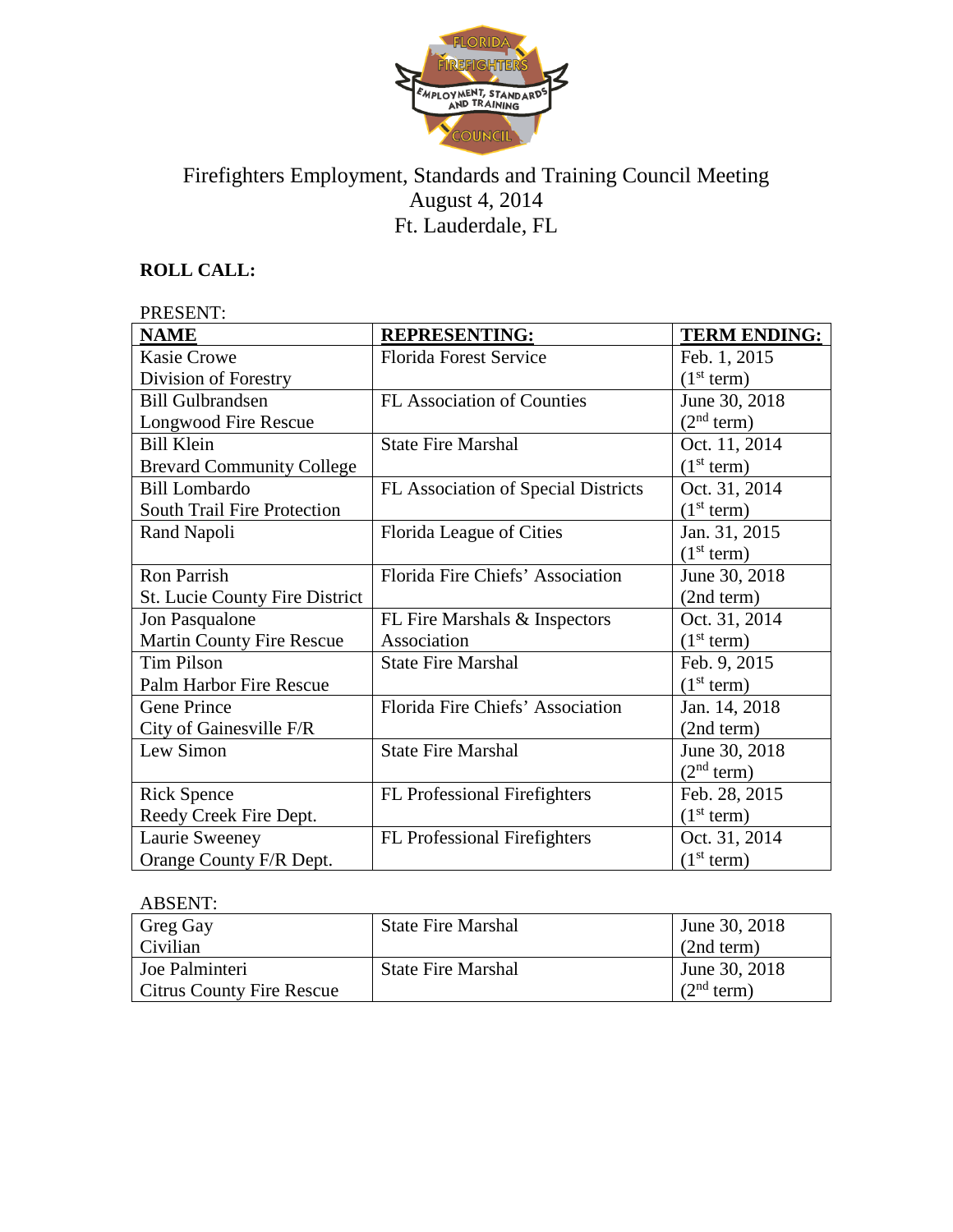The Firefighters Employment, Standards and Training Council meeting was called to order.

**On a motion duly made**, the minutes from the Firefighters Employment, Standards and Training Council meeting held on April 21, 2014 were approved.

## **Motion carried**.

## **REPORT FROM DIVISION:** *given by Barry Baker, Bureau Chief*

- Good year for the Division of State Fire Marshal
	- o All Bureau's doing well
	- o Legislative Budget Requests being approved

**REPORT FROM THE BUREAU:** *given by Barry Baker, Bureau Chief and Bill Wentlandt, Assistant Superintendent.*

- Pearson Vue/State Testing
	- o Review of exams to ensure currency
	- o As of June 1, 2014 the Minimum Standards Written exam is now given through Pearson Vue, transition going well
	- o Currently 22 Pearson Vue test sites, contract amendment for 17 additional sites
- Rule Development
	- o Safety Officer fourth workshop was held, Rule Hearing to be scheduled
- Workshop
	- o Program Development for FLUSAR/HazMat
	- o Proposed language for rule making
	- o Minimum Standards Certification Testing rule workshop Aug. 26, 2014, Boca Raton – additional workshops may be held
- Job Task Analysis
	- o Review of what is required in Florida to be effective
	- o Will use data to work with curriculum and training hours
- Legislative Budget Requests
	- $\circ$  Last year approved requests<br>2 new pumpers (SAF
		- 2 new pumpers (SAFER Grant)
		- 1.9 million for new burn building and flammable liquid pit
		- 380,000 ADA Compliance
		- 1 million, lighting, security, sky light, atrium facelift
	- o This year's requests
		- Aerial/Ladder truck
		- $\blacksquare$  2 burn cells (Arson)
		- $\blacksquare$  Rehab Station(s)
		- Rubble pile